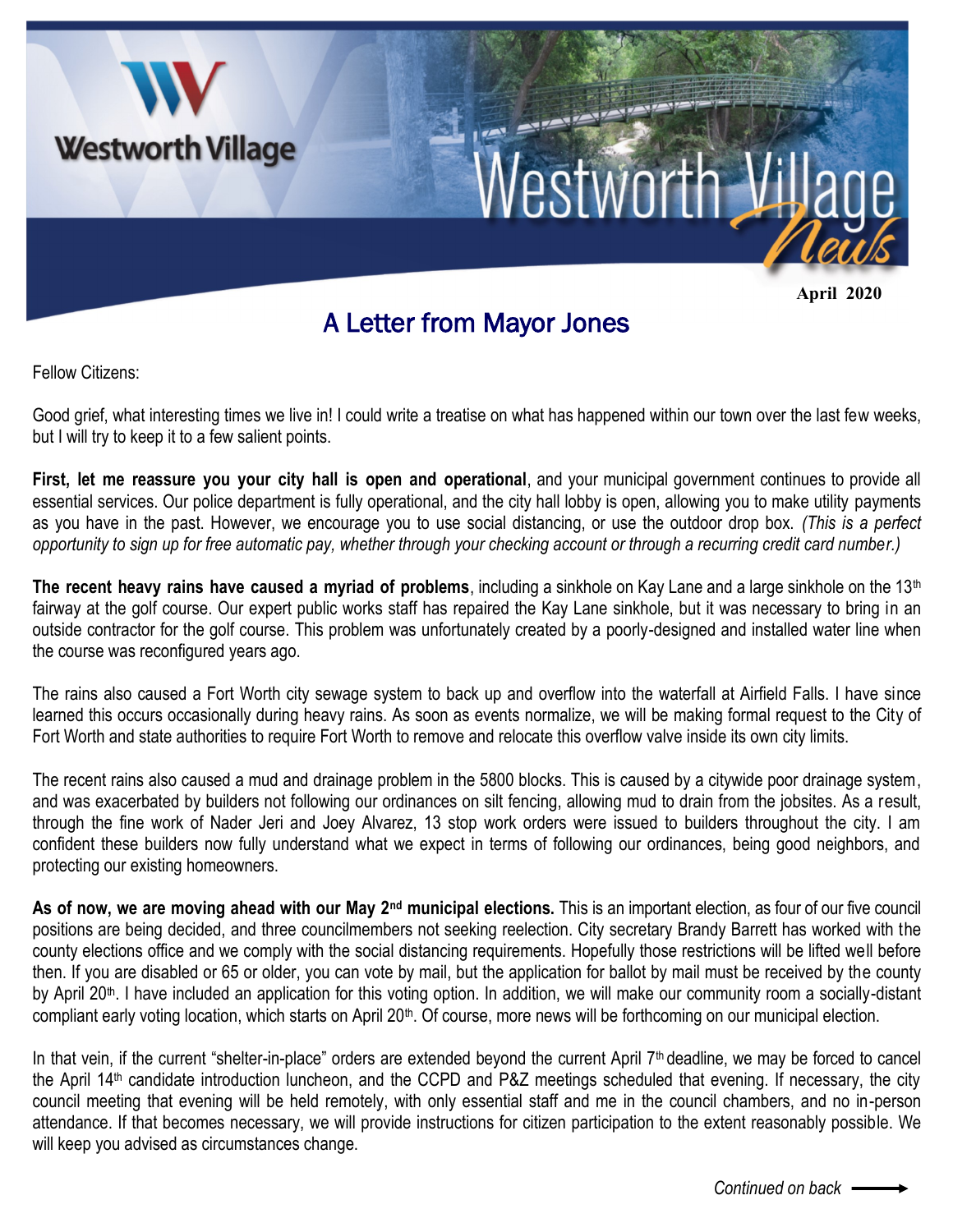If the candidate introduction luncheon scheduled for April  $14<sup>th</sup>$  is cancelled, we will ask the candidates to make individual video recordings, and we will make all the candidates' recordings available for your review on the city's website.

Please allow me to address the future of garbage collection in our town. This is in the very preliminary stages, it will be months before a decision is made, and there will be at least two public hearings, at which all citizens will be invited to state their preferences.

The city is contemplating *adding* alley collection; we are not contemplating elimination of street collection. Additionally, we are looking at *adding* larger recycle bins. Neither option is available with the current contractor. As I understand the discussions to this point, if we change companies, 1) citizens are not required to have a recycle bin, 2) citizens can choose either a 93-gallon or a 65 gallon trash bin (both on rollers), 3) citizens can choose either a 93-gallon or an 18-gallon recycle bin (similar to recycle bins currently in use), and 4) as currently available, elderly or disabled citizens can request to have the bins moved to and from the curb for their convenience.

Again, we are at very preliminary stages with these plans, and I assure everyone that all of you will have ample opportunity to provide the public safety committee and the city council with your input.

As I close, **I would be miserably remiss if I did not tell you how immensely proud I am of your city staff**. Under brutal circumstances -- *we are operating in a declared disaster, you know* -- and without a city administrator, they are working and operating at an incredibly high level. I am in city hall interacting with our staff daily, and I am in awe of their devotion to our citizens. We have an amazing municipal team here in Westworth Village!

Finally, on a personal note, I want you to know how much I deeply appreciate all your kind words and support. It has been a difficult time, but the city council and I are committed to doing our jobs, and performing at the level you should expect from us. With your support and confidence, and especially through the extraordinary efforts of our exemplary and dedicated city staff, I know we will get you through these difficult times.

As always, please call upon me if I can be of service to you.

Respectfully,

Withford

Mayor Kelly Jones

#### Helping Hands

To the Residents of Westworth Village:

We are working to create a volunteer civic organization to help our citizens especially our senior citizens—who for physical or financial reasons cannot tend to their homes or yards as they may want to or were once were able.

This is a strictly nonprofit endeavor to provide our community a service we feel is needed in our little town. If you know of anyone who may benefit from our help, or who may be interested in volunteering or donating in ways other than work, we are interested in hearing from you.

This is an aspiring organization, so we welcome any questions, concerns, or suggestions. The best ways to contact us are:

**Abraham Elizondo**, 817-919-4258 **Michael Dingman**, 817-437-2601 [aelizondo63@yahoo.com](mailto:aelizondo63@yahoo.com?subject=Helping%20Hands) [michaeldingman177@gmail.com](mailto:michaeldingman177@gmail.com?subject=Helping%20Hands)

### 911 Telecommunicators Week

National Public Safety Communicators Week is **April 12th—18th.** We rely on their vigilance and preparedness 24 hours a day, 365 days a year to ensure the safety and security of our community. We thank them for all that they do!

### Drug Take Back Cancelled

Due to the COVID-19 precautions currently in place throughout the country, the DEA has elected to cancel the National Drug Take Back event, which was scheduled for April 25, 2020.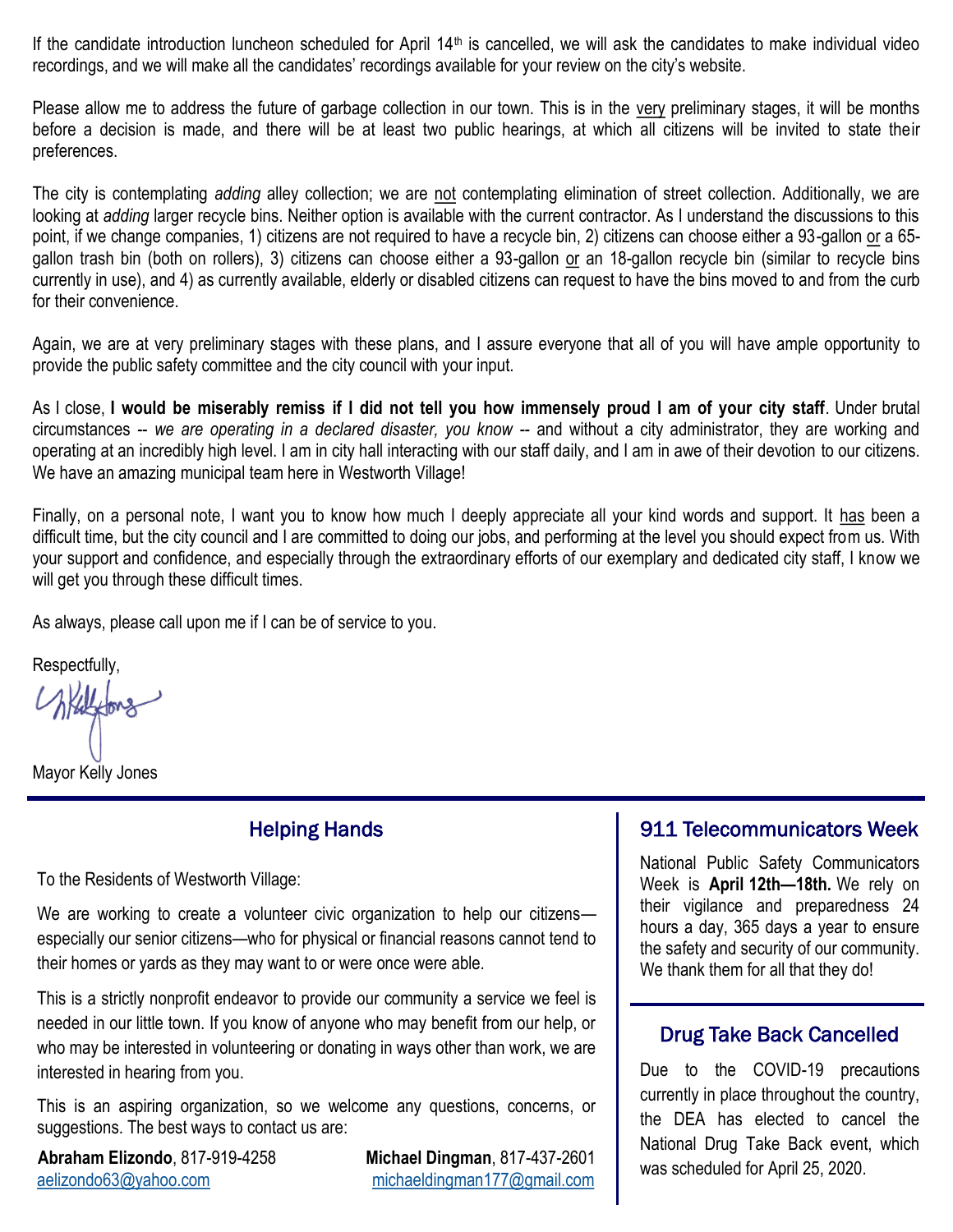|                         | <b>Application for Ballot by Mail</b>                                                                                                                                                                                                                                                                                                                                                                                                                                                                                                                                                                                                                                  | Prescribed by the Office of the Secretary of State of Texas<br>A5-15 12/17 Revised Locally 01/19                                                                                                                               |                   | For Official Use Only<br>VUID #, County Election Precinct #,<br>Statement of Residence, etc.                                                                                                                                                                                                                                                                                                                                                                |                                                                                                       |                       |
|-------------------------|------------------------------------------------------------------------------------------------------------------------------------------------------------------------------------------------------------------------------------------------------------------------------------------------------------------------------------------------------------------------------------------------------------------------------------------------------------------------------------------------------------------------------------------------------------------------------------------------------------------------------------------------------------------------|--------------------------------------------------------------------------------------------------------------------------------------------------------------------------------------------------------------------------------|-------------------|-------------------------------------------------------------------------------------------------------------------------------------------------------------------------------------------------------------------------------------------------------------------------------------------------------------------------------------------------------------------------------------------------------------------------------------------------------------|-------------------------------------------------------------------------------------------------------|-----------------------|
|                         | Last Name (Please print information)                                                                                                                                                                                                                                                                                                                                                                                                                                                                                                                                                                                                                                   | <b>Suffix</b> (Jr., Sr., III, etc)                                                                                                                                                                                             | <b>First Name</b> |                                                                                                                                                                                                                                                                                                                                                                                                                                                             |                                                                                                       | <b>Middle Initial</b> |
| 2                       | Residence Address: See back of this application for instructions.                                                                                                                                                                                                                                                                                                                                                                                                                                                                                                                                                                                                      |                                                                                                                                                                                                                                | City              |                                                                                                                                                                                                                                                                                                                                                                                                                                                             | ,TX                                                                                                   | <b>ZIP Code</b>       |
| $\mathbf{3}$            | Mail my ballot to: If mailing address differs from residence address, please complete Box #7.                                                                                                                                                                                                                                                                                                                                                                                                                                                                                                                                                                          |                                                                                                                                                                                                                                | City              |                                                                                                                                                                                                                                                                                                                                                                                                                                                             | <b>State</b>                                                                                          | <b>ZIP Code</b>       |
| 4                       | Date of Birth (mm/dd/yyyy) (Optional)<br>Contact Information (Optional)*<br>Phone:<br>email address:                                                                                                                                                                                                                                                                                                                                                                                                                                                                                                                                                                   | and/or                                                                                                                                                                                                                         |                   | LANGUAGE PREFERENCE - Select type of ballot you wish to receive:<br>(Preferencia de idioma-Seleccione el tipo de boleta que desea recibir:)<br>(CHON NGÔN NGỮ - Chon loại lá phiếu mà quý vi muốn nhân:)<br>□ English/Spanish (Inglés/Español) □ English/Vietnamese (Tiếng Anh - Tiếng Việt)                                                                                                                                                                |                                                                                                       |                       |
| $\overline{\mathbf{5}}$ | Reason for Voting by Mail:<br>65 years of age or older. (Complete Box #6a)<br>Disability. (Complete Box #6a)<br>Expected absence from the county. (Complete Box #6b and Box #8)<br>You will receive a ballot for the upcoming election only<br>Confinement in jail. (Complete Box #6b)<br>You will receive a ballot for the upcoming election only                                                                                                                                                                                                                                                                                                                     | will be mailed. See reverse for instructions.<br>Mailing Address as listed on my voter registration certificate<br>Nursing home, assisted living facility, or long term care facility<br>$\prod$ Hospital<br>Retirement Center |                   | If you are requesting this ballot be mailed to a different address (other than residence), indicate where the ballot                                                                                                                                                                                                                                                                                                                                        | Address of the jail<br>Relative; relationship _____<br>$\Box$ Address outside the county (see Box #8) |                       |
| 6a                      | ONLY Voters 65 Years of Age or Older or Voters with a Disability:<br>If applying for one election, select appropriate box.<br>If applying once for elections in the calendar year, select "Annual Application."<br>Annual Application<br>Uniform and Other Elections:<br><b>Primary Elections:</b><br>You must declare one political party to vote in<br>$\Box$ May Election<br>a primary:<br>November Election<br>Democratic Primary<br>$\Box$ Other<br>$\prod$ Republican Primary<br>Any Resulting Runoff                                                                                                                                                            | Date you can begin to receive mail at this address<br>9<br>votebymail@tarrantcounty.com<br>(early voting clerk's e-mail address)                                                                                               |                   | If you selected "expected absence from the county," see reverse for instructions<br>Date of return to residence address<br>Voters may submit a completed, signed, and scanned application to the Early Voting Clerk at:<br>NOTE: If you fax or e-mail this form, please be aware that you must also mail the form to the early voting clerk within four<br>business days. See "Submitting Application" on the back of this form for additional information. | 817-850-2344<br>(early voting clerk's fax)                                                            |                       |
| 6 <sub>b</sub>          | <b>ONLY Voters Absent from County or Voters Confined in Jail:</b><br>You may only apply for a ballot by mail for one election, and any resulting runoff.<br>Please select the appropriate box.<br>Uniform and Other Elections:<br><b>Primary Elections:</b><br>You must declare one political party to vote in<br>$\Box$ May Election<br>a primary:                                                                                                                                                                                                                                                                                                                    | in this application is a crime."                                                                                                                                                                                               |                   | "I certify that the information given in this application is true, and I understand that giving false information                                                                                                                                                                                                                                                                                                                                           | <b>Date</b>                                                                                           |                       |
|                         | November Election<br>Democratic Primary<br>$\Box$ Other $\_\_$<br>Republican Primary<br>Any Resulting Runoff<br>If someone helped you to complete this form or mails the form for you, then that person must complete the sections below.                                                                                                                                                                                                                                                                                                                                                                                                                              | <b>SIGN HERE</b><br>If applicant is unable to sign or make a<br>mark in the presence of a witness, the<br>witness shall complete Box #11.                                                                                      |                   |                                                                                                                                                                                                                                                                                                                                                                                                                                                             |                                                                                                       |                       |
|                         | See back for Witness and Assistant definitions.<br>If applicant is unable to mark Box #10 and you are acting as a Witness to that fact, please check this box and sign below.<br>If you assisted the applicant in completing this application in the applicant's presence or e-mailed/mailed or faxed the application on behalf of the applicant, please check this box as an Assistant and sign below.<br>* If you are acting as Witness and Assistant, please check both boxes. Failure to complete this information is a Class A misdemeanor if signature was witnessed or applicant was assisted in completing the application.<br>Signature of Witness /Assistant | Printed Name of Witness/Assistant                                                                                                                                                                                              |                   |                                                                                                                                                                                                                                                                                                                                                                                                                                                             | <b>Witness' Relationship to Applicant</b><br>(Refer to Instructions on back for clarification)        |                       |
|                         | <b>Street Address</b><br>Apt Number (if applicable)<br>State                                                                                                                                                                                                                                                                                                                                                                                                                                                                                                                                                                                                           | City<br>ZIP Code                                                                                                                                                                                                               |                   |                                                                                                                                                                                                                                                                                                                                                                                                                                                             |                                                                                                       |                       |

*Este formulario está disponible en Español. Para conseguir la version en Español favor de llamar la oficina de Elecciones del Condado de Tarrant al www.tarrantcounty.com o llamar al (817) 831-8683.*